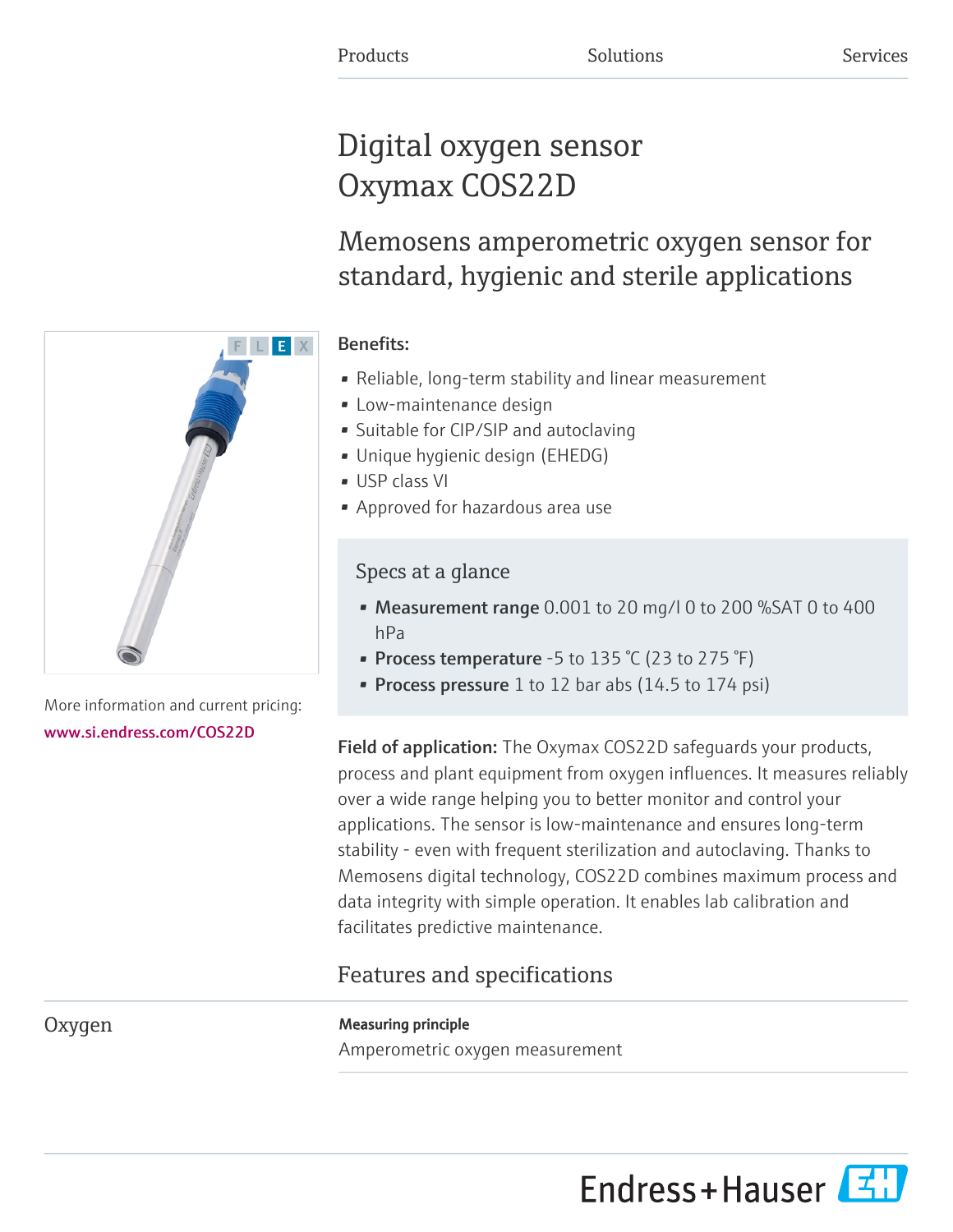## Oxygen Application

Beverage, pharmaceutics, biotechnology, water treatment, process, chemical, inertization

#### Installation

Standard process connection Pg 13.5 Installation in standard pH assemblies possible

#### Characteristic

Digital or analog sensor for long-term stable oxygen measurement for frequent sterilization and autoclaving CO2 compatible trace sensor for the beverage industry Trace sensor in the power plant sector

#### Measurement range

0.001 to 20 mg/l 0 to 200 %SAT 0 to 400 hPa

### Measuring principle

Amperometric measurement of oxygen

#### Design

Membrane-covered 2-electrode oxygen sensor with teflon-membrane, stainless steel sensor

#### **Material**

Sensor body: stainless steel 1.4435 Membrane: PTFE coated stainless steel net with a silicone coating

#### Dimension

Diameter: 12 mm (0.47 inch) Shaft length: 120, 225, 360 and 420 mm (4.72, 8.86, 14.2 and 16.5 inch)

#### Process temperature

-5 to 135 °C (23 to 275 °F)